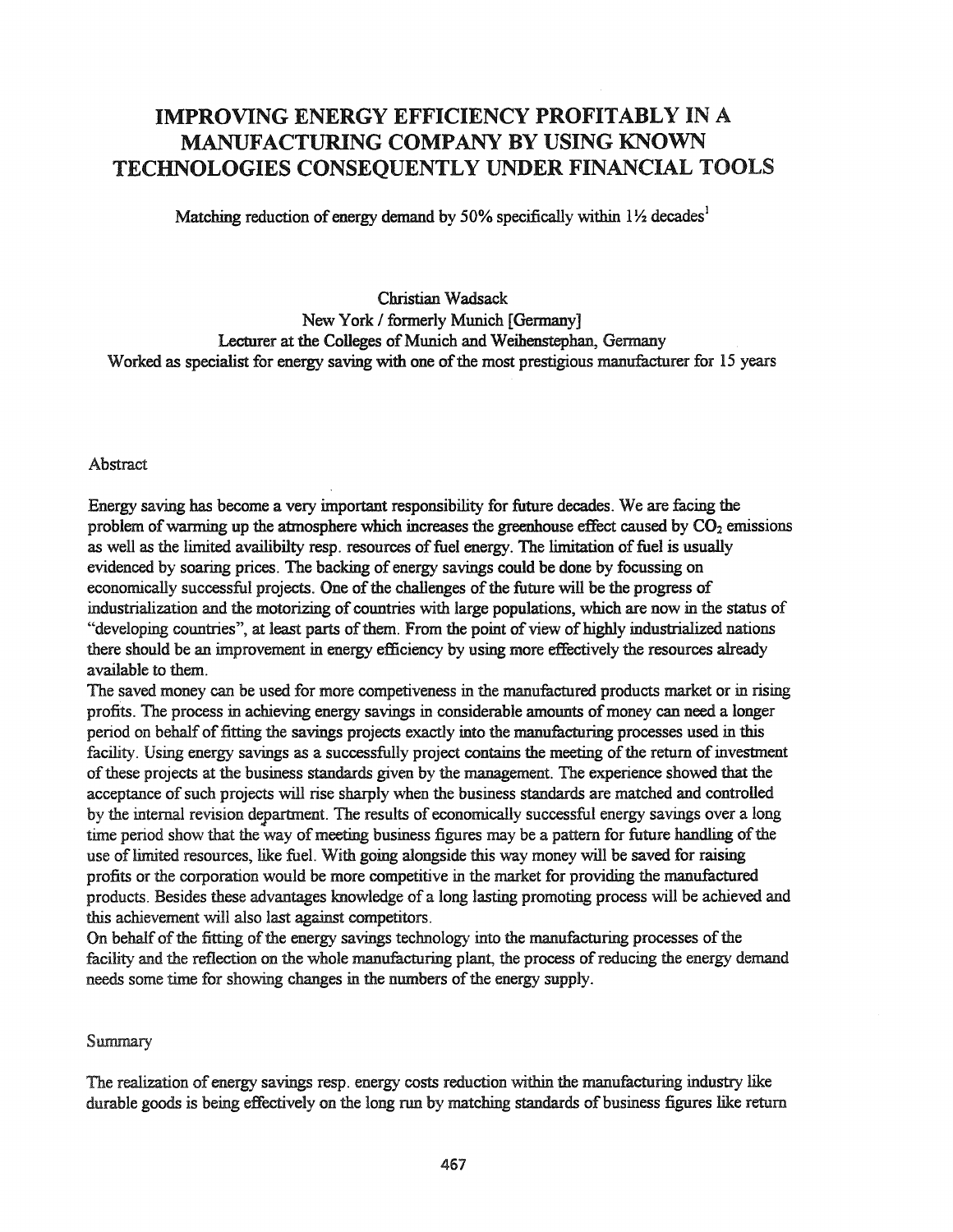ofinvestment. Energy saving projects like detail changes in the energy supply ofthe manufacturing process or an investment in the field ofenergy supply ofthe whole facility are in competitive research against the usual basic supply of energy. This research is crucial for economical success. Considering on concerning single projects of energy saving are necessary for meeting planned figures with the appearing figures when the project is put into operation. The successfully work oftechnical implementation of energy saving can reduce the energy demand per manufactured unit by 50% within approximately 15 years under the strict measure of given standards of return of investment. The savings include the better extraction of basic fuel energy by using combined processes to get higher yields of the provided kinds of energy. Without restriction of quantity or quality of manufactured products and without restrictions in comfort of working conditions this result was reached. Disturbing the manufacturing process or the production in any way was avoided. All projects were realized without any influences on the above mentioned issues. The key factor for sustainable energy savings resp high energy efficiency is the return of investment as acceptable payments of interest of the invested capital related to these especial projects.



Energy mix change

Fig. 1: Specific energy demand show the slightly increase of power in the energy mix Impact of this change does mean an increase of energy costs, power is about triple the price of natural gas and oil.

#### Databases

Dates metered by instruments with their range of tolerance are the basis for energy savings and their control ofrealization. The metering of electricity is relatively simple, exact and inexpensive; the metering of e.g. steam or heating water is relatively lavish, "exact" only in a defined range and expensive in comparison metering power. These facts should be understood when working on this issue. Equipping an already existing facility with heating water metering for the sole purpose of tracking the distribution ways of energy and controlling set measurements will economically kill such a project. This alone can cost millions of dollars, without reaching any energy savings on the investment.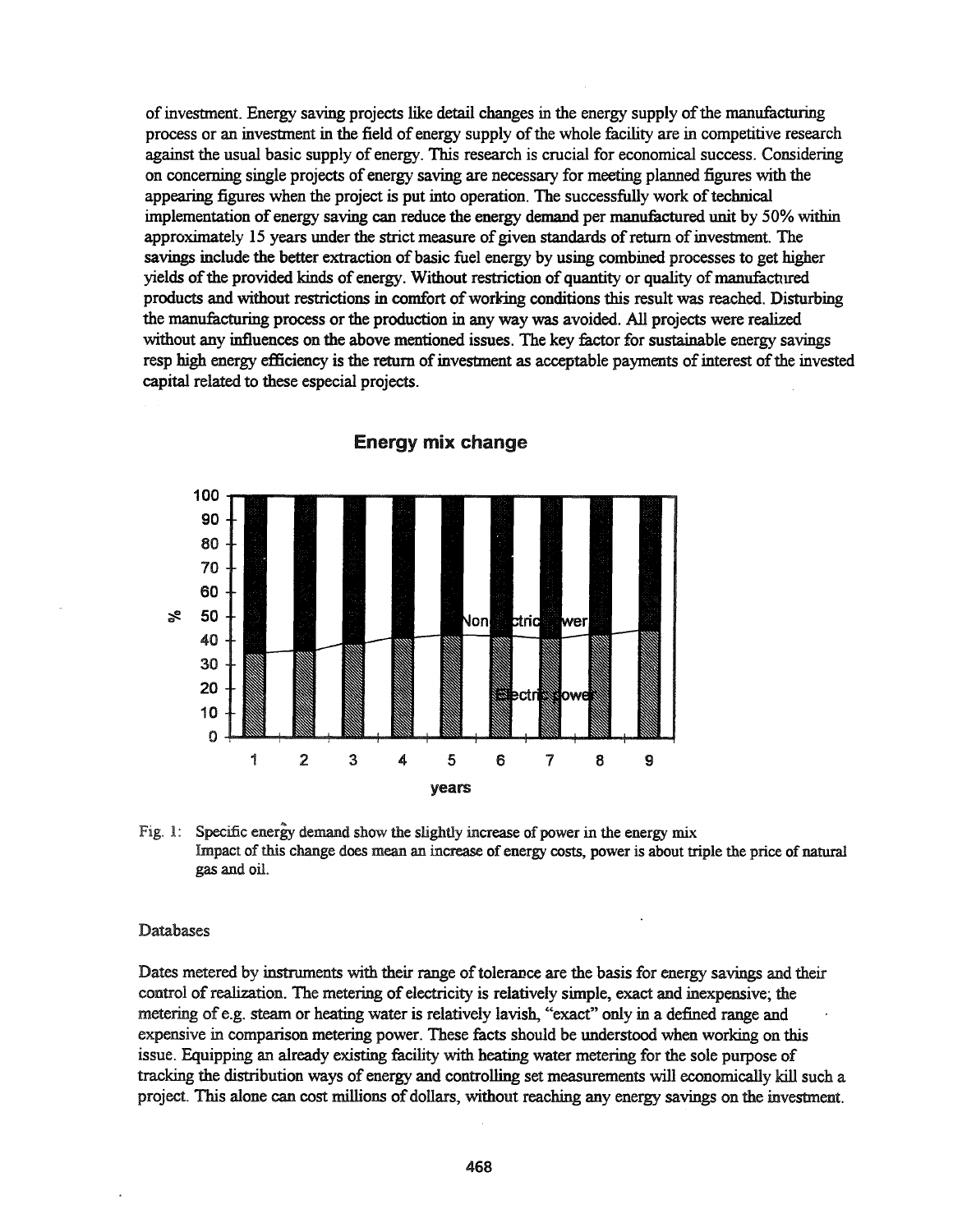On the other side the accuracy of the data basis is very important for controlling and tracking the success. In a case like the described one the experience of the related project workforce is important. For reasons of hedging investments and revision control The figures for non electrical kinds of energy should be adjusted and controlled for the hedging of investments and revision control. This work is very intensive and is related to the experience of the workforce. Crosschecks are one of the normal ways of proof of the adjustments and use of energy figures. The purchase of all kinds of energy at the border of the facility from the utility companies are the decisive control of all steps which had been taken within of the manufacturing plant.

The metered dates of the different kinds of energy over a period of preceding years with the above mentioned control steps widens the basis of dates makes correct decisions. The trend of the figures showing the preceding years should be in relation with other figures of the facility. The more related datas are compared the more control one has for use in the calculations.

The influence on energy demand of the different issues like e.g. climate and changes in the technology in manufacturing processes changes, making manufacturing plant size and the occupation of shopfloor necessary. The specific manufacturing demand is the basis for the supply of different kinds of energy. Either transforming the energy within the plant should be done, or ready for use energy should be obtained. Observing the possibilities of the combined changes in the demand of different kinds of energy and the research of the link for a sustainable and economical possible supply of cogenerated energy should be done.

### Examples of energy saving projects

The manufacturing industry e.g. durable goods includes the difficulty of its kind of industrial processing - discontinuously working system - by supplying with utilities. The steps in continuous processing industries like chemical, pharmaceutical or refinery may be mostly linked to less effort. The result of energy saving should also be seen in the effects on machinery equipment and on the interrelation of the different kinds of energy (electricity, gas, heating oil, heating water, cooling water, chill water, etc).

Changes in manufacturing processes in the preceding two decades from worker dominated ones to robotics included a change in energy demand resp. supply, too. The former processes needed more direct heating for the workforce and less electricity for machinery in comparison to present shopfloor. Presently, reduced heating (also in winter) of the shopfloor is needed on behalf of increased power demand for the machinery which turns to waste heat. The waste heat of the electric engine units in the shopfloor is keeping the temperature in the building very often so that the demand for heat in kind for e.g. heating water is reduced. In the building the temperature needed for comfortable manufacturing processes can be kept in many cases with the support of the waste heat, being ducted as vent to a heat exchanger for warming up the ducted fresh air from outside the building. This whole process is controlled electronically.

The planning of the size and power of the energy supply units (from as big as a cogeneration power plant to as small as an energy saving bulb) is a very important issue for meeting the standards ofthe return of investment.

A major effort can be the finding of the point of economically useful energy savings in existing equipment working as continuously working machinery within a manufacturing process, which is usually discontinuously. The steps are based on the results of a measuring of the technical process and in the - as exactly as possible - analysis of this process. Changing steps in this continuous process were done very cautiously and carefully in close cooperation with the production and the maintenance management. These results influenced successfully the development of new machinery in the construction of future low energy demanding equipment by the supply companies.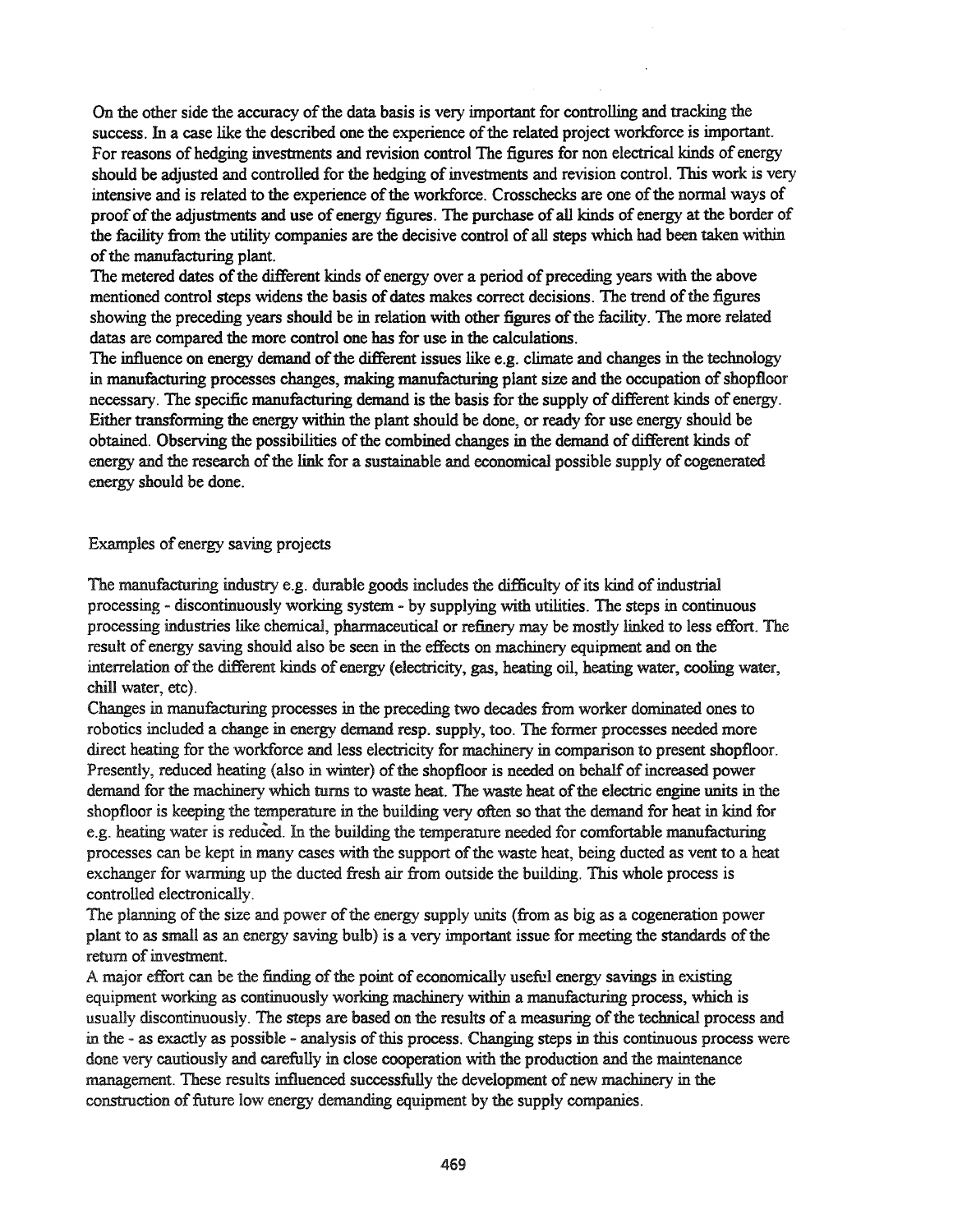Feasibility studies content very often contain the knowledge for further projects in matching the given figure of return of investment. The profitability of energy saving is observed in the long run on a very high level with the peak result of reducing the demand for energy specifically by about the half. One important observation was made over the time: The single measures and steps for energy saving had to be researched and calculated each time for its special location and its specific purposes. No general validation for the different facilities could be made because of the differences which are sometimes relatively small but effected in the exact calculation a negative result. The general known techniques and technologies had to be fit into the specific manufacturing facilities with its own influences on the energy demand. None of the used techniques is a very special one; the specialty had been the fitting of the energy saving unit economically into the industrial resp. plant technology. The result of the adaptation should be the adjustment of the energy saving technology to the manufacturing equipment and not vice versa. A cogeneration plant in a specific design for a certain facility is not always valid for a very similar facility because the facility specific manufacturing processes are sometimes different in the detail. The cogeneration plant had to be designed for fitting into this new demanded profile. This difference can be decisive for being a economical success or being a economical failure. All the experiences in the shopfloors, office building, recreation facilities showed the need for as exact as possible calculations and specific fittings always done with a lot of complex experience and knowledge of business standards as well as the processing with the influences of the changes of one of the parameters. This all together and the support by both electronic control units resulted in the above mentioned success.

#### Financial Tool

One of the most important financial tools is the method of internal rate of return (IRR). This kind of economical calculation shows the true annual rate of earnings on an investment. The results ofthis kind of calculation require predictions of income and expenses as well as the tax situation for the location of the particular company. The tax situation includes tax brackets, write-off possibilities, etc. All of these particular investment related expenses have to be related to the point of time when they are done or will be done. The same structure is valid for income resp. savings on not purchased energy.

These business standards force the engineering part of the project to find an economical solution for a technical problem. Finding the "perfect" solution nct only means changes in the technical part, but also using the possibilities which could be found in the business standards. Important issues for a project in this field e.g. are the time schedules for expenses and for saved money as income and for the write-offs\_ This schedule e.g., might become very effective when the study shows that it will be difficult to meet the business standards.

#### Administrative measures

Effecting the energy supply contracts with the utility and power companies had to be checked and included in the single project's work. Calculation and checking for law purposes are time effected. The calculation had to be done very carefully, and in this step of any project the knowledge ofthe complexity of operational requirements and strategic planning for meeting the optimum economically for the company is an unconditional need. Several different simulations should be done to find the weak points, then choose the best one. The close to the reality and for the optimum of the company had to be controlled by the business management. The controlling department has to provide the business figures and the ranges for expected changes for these figures in the planned time period.